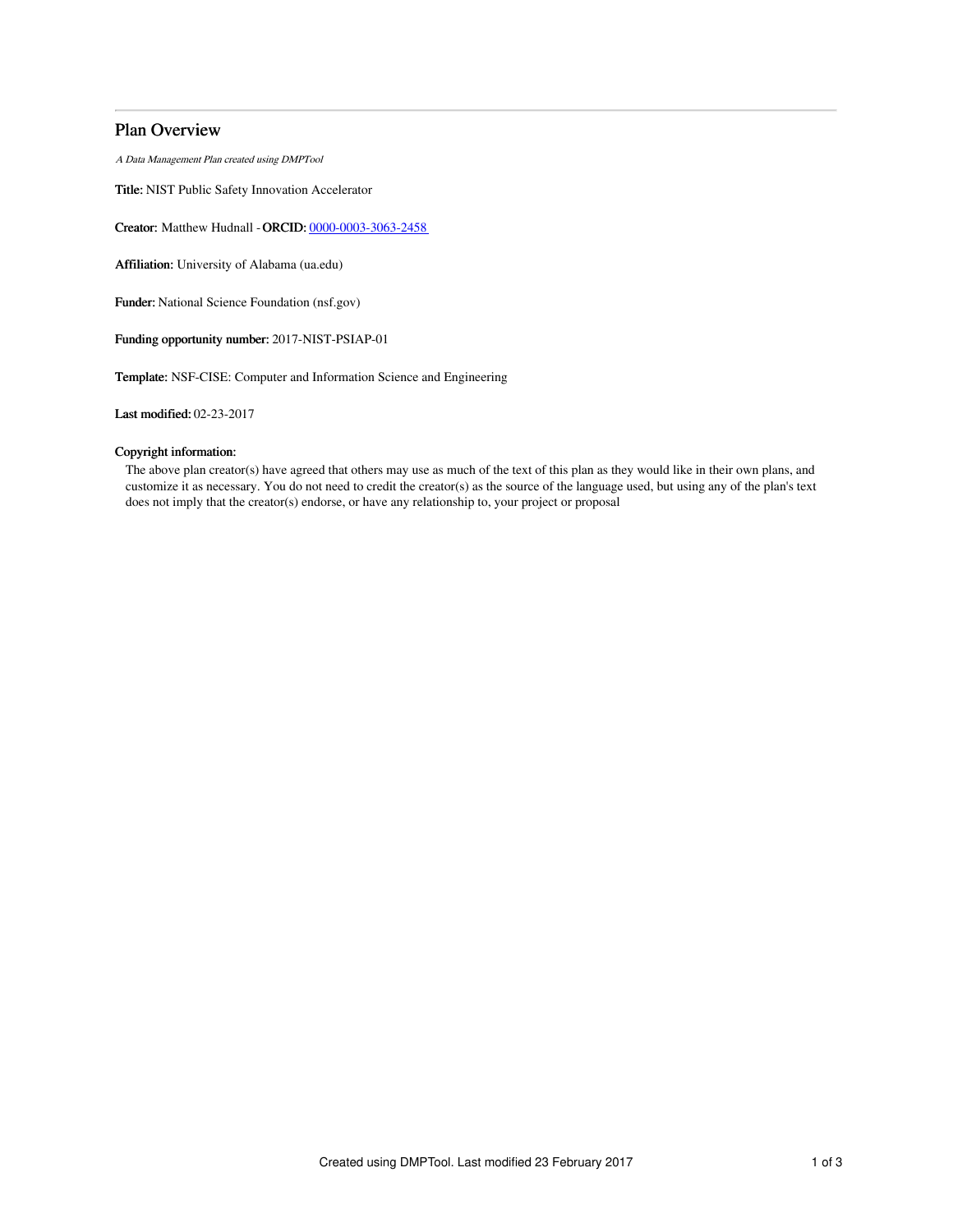# Roles and responsibilities

#### The Data Management Plan should clearly articulate how the PI and co-PIs plan to manage and disseminate data generated by the project. The plan should outline the rights and obligations of all parties as to their roles and responsibilities in the management and retention of research data, and consider changes that would occur should a PI or co-PI leave the institution or project. Any costs should be explained in the Budget Justification pages.

The project PIs, Matthew Hudnall and Jacob Chakareski, will oversee this project and they will assign a qualified data manager who is trained in disclosure risk management to act as steward for the data while they are being collected, processed, and analyzed. All research data collected as part of this project is owned by the University of Alabama. The Principal Investigators of this project will take responsibility for the collection, management, and sharing of the research data Day-to-day quality assessment will be the responsibility of the Lab Director who in turn is overseen by the Project Director.

# Types of data

### The Data Management Plan should describe the types of data, samples, physical collections, software, curriculum materials, or other materials to be produced in the course of the project. It should then describe the expected types of data to be retained and shared, and the plans for doing so. The DMP should cover how data are to be managed and maintained during the project.

This project will involve many sensitive data sources from a number of public safety organizations. Every Staff, Faculty, and Student affiliated with CAPS has been FBI fingerprinted and background checked, in addition to undergoing FBI CJIS training, to ensure that they are trained and checked to appropriately handle sensitive data. Data from officer body worn cameras, citations, crash reports, and officer locations/movement will be aggregated into this data repository. CAPS already has the appropriate MOUs and security measures in place to handle these data sources on behalf of law enforcement.

### Policies for access and sharing and appropriate protection and privacy

#### The Data Management Plan should describe the period of time the data will be retained and shared; factors that limit the ability to manage and share data, e.g., legal and ethical restrictions on access to human subjects data; and provisions for appropriate protection of privacy, confidentiality, security, and intellectual property.

There are many data sources that will be consumed during the course of this project that will not be made available to other researchers due to the sensitive nature of the data involved. There are public datasets, however, like the Alabama vehicle crash data, that CAPS will make public in a de-identified form. The datasets that will be made available though and the time periods, elements, and distribution criteria are at the sole discretion of the agency that has statutory authority over the officer work product.

### Data storage and preservation of access

### The Data Management Plan should describe the mechanisms and formats for storing data and making them accessible to others, which may include third party facilities and repositories; and other types of information that would be maintained and shared regarding data, e.g. the means by which it was generated, detailed analytical and procedural information required to reproduce experimental results, and other metadata.

All data will be stored and maintained on CAPS servers that meet the FBI CJIS security requirements. For raw data with personally identifiable information, the data will be encrypted in transit and while at rest. For aggregate data statistics, the data will be encrypted in transit to preserve data integrity. The data for this project will be rolled into the data enterprise plan of CAPS, which ensures the continued hosting of any project data source for at least 5 years after the end of a project. CAPS has 4 levels of IT managers in its 80 staff that are tasked with ensuring the safe and secure hosting of all data. We also utilizes a quasi-independent data security officer to oversee all adherence to project data plan specifications.

### Additional possible data management requirements

#### Note that individual solicitations may have additional data management plan requirements. If guidance specific to the program is not available, then the requirements established in the Grant Proposal Guide apply.

CAPS employs a master security policy that contains 16 subsections that address every aspect of data security in conformance with FBI CJIS and HIPAA policies due to the wide breadth of data we maintain. A brief summary of these policies are outlined below:

The purpose of the CAPS Information Systems Master Security Policy is to define the authoritative security stance of the CAPS organization as well as to define organizational expectations with regards to CAPS information systems. The scope of the CAPS Information Systems Master Security Policy covers the information systems under the direct management authority of the CAPS organization. This includes hardware, software, networking, security, data, and all other technologies that are specifically managed by the CAPS organization and are either directly connected or remotely accessible that make up the CAPS information system.

In most cases CAPS does not maintain intellectual or physical ownership over the equipment, data, and technologies that comprise CAPS information systems. CAPS only has authority to manage the information systems. Management authority over these technologies comes from either direct purchase by the University of Alabama for CAPS utilization or through authorization given through grants, business associate contracts, or other organizational agreements.

Finally, as a research center on campus at The University of Alabama the Center for Advanced Public Safety falls under the administrative umbrella of several levels administrative scopes of authority. CAPS is part of the Computer Science department, which is part of the College of Engineering. As a research institute CAPS also falls under the Office of Special Programs for research and grant related activities. And as an entity on campus with computer resources CAPS is associated with the Office of Information Technology as well as Information Security. These associations, among others, must be taken into account with regards to any policies and procedures implemented within CAPS.

The Center for Advanced Public Safety (CAPS) is committed to maintaining confidentiality, integrity, and availability of protected information in CAPS information systems in support of development, production, administration, and support of the organizational mission. CAPS is also committed to minimizing unauthorized access to proprietary information and technology.

CAPS is committed to utilizing a combination of local, state, and federal regulations, security policies, and industry standard best practices in order to help the organization in its commitment to information security. CAPS is also committed to periodic reviews, both internally and externally, of existing systems in order to identify and address areas